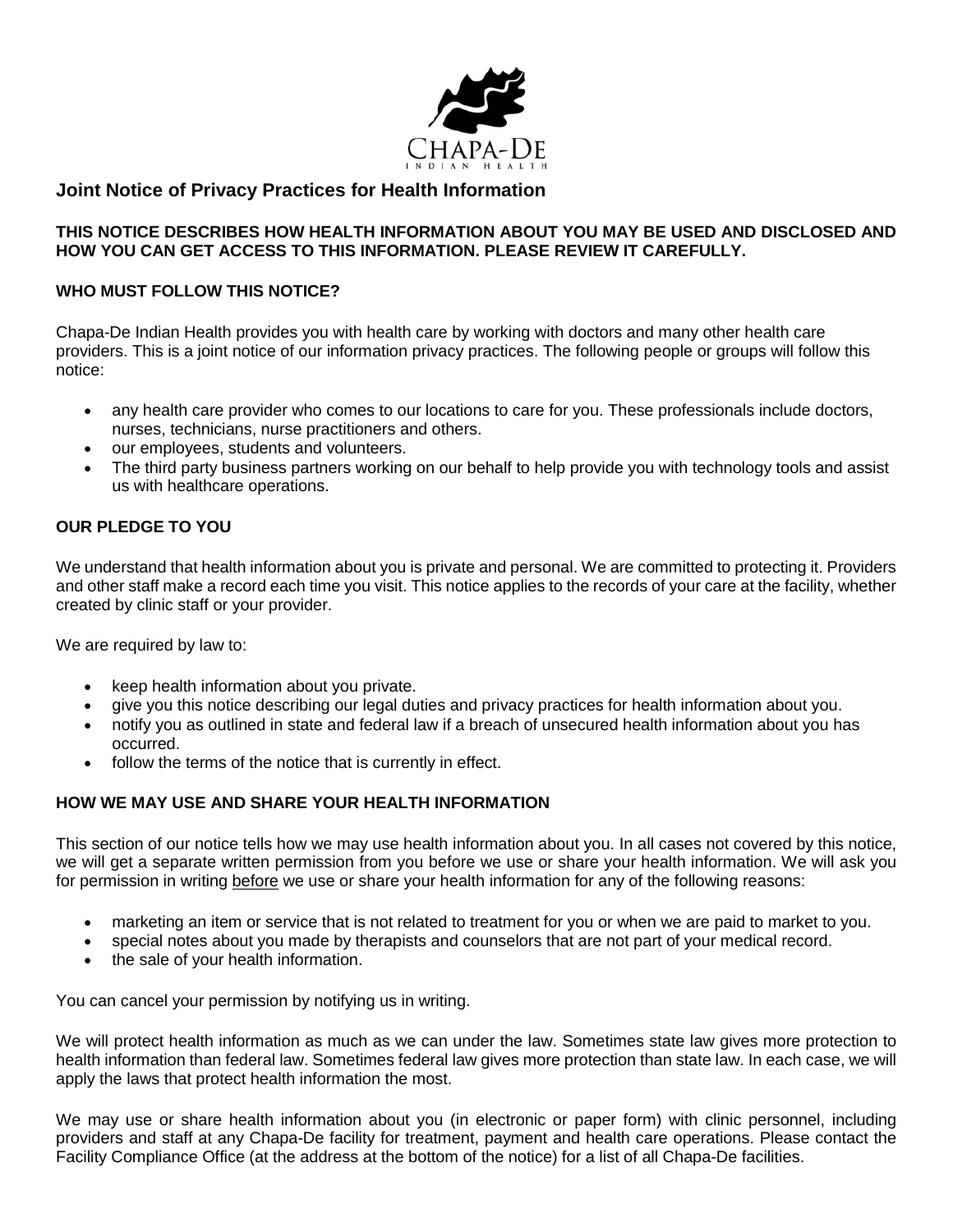

#### **EXAMPLES:**

**Treatment:** We will use and share health information about you for purposes of treatment. An example is sending health information about you to your doctor or to a specialist as part of a referral. At Chapa-De we also share your health information in group classes with all other participants. To participate in group classes, you must accept that your health information will be shared.

**Payment:** We will use and share health information about you so we can be paid for treating you. An example is giving information about you to your health plan or to Medicare.

**Health Care Operations:** We will use and share health information about you for our health care operations. Examples are using information about you to improve the quality of care we give you, for disease management programs, patient satisfaction surveys, compiling health information, de-identifying health information and benchmarking.

**Appointment Reminders:** We may contact you with appointment reminders.

**Internet Based Products and Services:** Working with a third party, we may offer you internet based products or services allowing you to

- request or make appointments
- access to your health information
- securely email your care team

**Treatment options and health-related benefits and services:** We may contact you about possible treatment options, health-related benefits or services that you might want.

**Public Health:** We may disclose your health information as required or permitted by law to public health authorities or government agencies whose official activities include preventing or controlling disease, injury, or disability. For example, we must report certain information about births, deaths, and various diseases to government agencies. We may use your health information in order to report to monitoring agencies any reactions to medications or problems with medical devices. We may also disclose, when requested, information about you to public health agencies that track outbreaks of contagious diseases or that are involved with preventing epidemics.

**Required by Law:** We are sometimes required by law to report certain information. For example, we must report assault, abuse, or neglect. We also must give information to your employer about work-related illness, injury or workplace-related medical surveillance. Another example is that we will share information about tumors with state tumor registries.

**Public Safety:** We may, and sometimes have to share health information about you in order to prevent or lessen a serious threat to the health or safety of a particular person or the general public.

**Health Oversight Activities:** We may share health information about you for health oversight activities where allowed by law. For example, oversight activities include audits investigations or inspections. The activities are necessary for government review of health care systems and government programs.

**Coroners, Medical Examiners and Funeral Directors:** We may share health information about deceased patients with coroners, medical examiners and funeral directors to identify a deceased person, determine the cause of death, or other duties as permitted.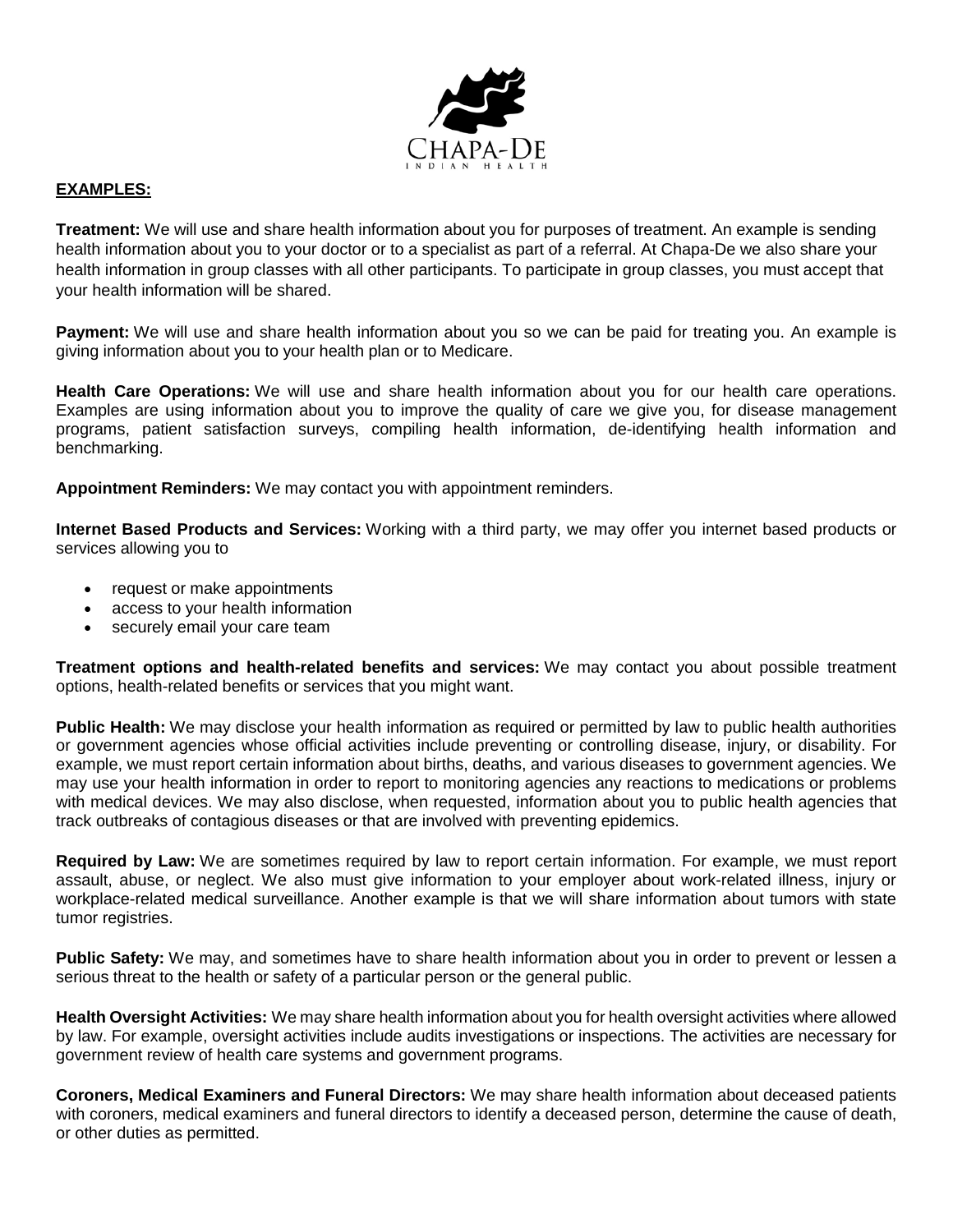

**Organ and Tissue Donation:** We may share health information with organizations that handle organ, eye or tissue donation or transplantation.

**Military, Veterans, National Security and Other Government Agencies:** We may use or share health information about you for national security purposes, intelligence activities or for protective services of the President or certain other persons as allowed by law. We may share health information about you with the military for military command purposes when you are a member of the armed forces. We may share health information with the Secretary of the Department of Health and Human Services for investigating or determining our compliance with HIPAA.

**Judicial Proceedings:** We may use or share health information about you in response to court orders or subpoenas only when we have followed procedures required by law.

**Law Enforcement:** We may share health information about you with police (or other law enforcement personnel) without your written permission:

- If the police present a search warrant
- If the police present a court order
- To report abuse, neglect, or assaults as required or permitted by law
- To report certain threats to third parties
- If you are in police custody or are an inmate of a correctional institution and the information is necessary to provide you with health care, to protect your health and safety, the health and safety of others or for the safety and security of the correctional institution.

**Family Members, Personal Representative, and Others Involved in Your Care:** Unless you tell us otherwise**,** we may share health information about you with friends, family members, or others you have named who help with your care or who can make decisions on your behalf about your healthcare.

**Disaster Relief Purposes:** We may use or share health information about you with public or private disaster organizations so that your family can be notified of your location and condition in case of disaster or other emergency. We may also use it to help in coordination of disaster relief efforts.

**Electronic Sharing and Pooling of Your Information:** We may take part in or make possible the electronic sharing or pooling of healthcare information. This helps doctors, hospitals and other healthcare providers within a geographic area or community provide quality care to you. If you travel and need medical treatment, it allows other doctors or hospitals to electronically contact us about you. All of this helps us manage your care when more than one doctor is involved. It also helps us to keep your health bills lower (avoid repeating lab tests). And finally it helps us to improve the overall quality of care provided to you and others. We are involved in the Affordable Care Act and may use and share information as permitted to achieve national goals related to meaningful use of electronic health systems.

### **YOUR RIGHTS REGARDING HEALTH INFORMATION**

#### **Requesting Information about You:**

In most cases, when you ask in writing, you can look at or get a copy of health information about you in paper or electronic format. You may also request that we send electronic copies directly to a person or entity chosen by you. We will give you a form to fill out to make the request. You can look at health information about you for free. If you request paper or electronic copies of the information we may charge a fee. If we say no to your request to look at the information or get a copy of it, you may ask us in writing for a review of that decision.

#### **Correcting Information about You:**